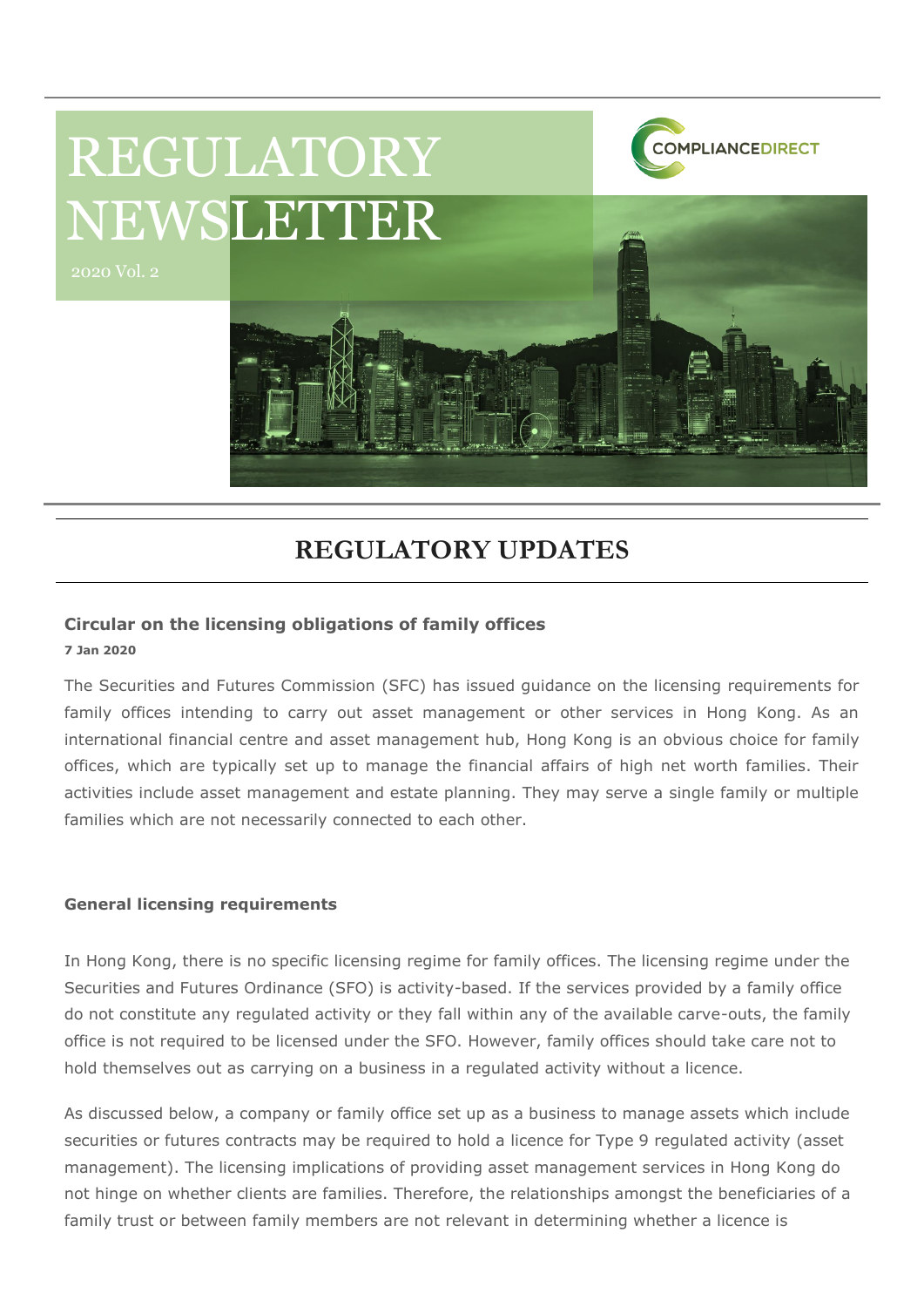required. For example, a family office can manage assets for persons who are not strictly "family members" (e.g. ex-spouses and in-laws).

If a family office intends to provide other services such as acquiring financial assets following instructions made by the family, it should review whether they fall within the definition of any of the other types of regulated activities such as Type 1 (dealing in securities) and whether it is required to be licensed for them.

#### **Single family offices**

The way in which a single family office operates can lead to different consequences under the licensing regime. For example, in cases where a family appoints a trustee to hold its assets of a family trust, and the trustee operates a family office as an internal unit to manage the trust assets, the family office will not need a licence because it will not be providing asset management services to a third party.

Similarly, if the family office is established as a separate legal entity which is wholly owned by a trustee or a company that holds the assets of the family, it will not need a licence as it will qualify for the intra-group carve-out as full discretionary investment manager of the securities or futures contracts portfolio. The family office is not required to be licensed for Type 9 regulated activity if it provides asset management services solely to related entities, which are defined as its wholly-owned subsidiaries, its holding company which holds all its issued shares or that holding company's other wholly-owned subsidiaries.

#### **Multi-family offices**

A multi-family office by definition serves more than one high net worth family. The type of SFC licence required depends on the services to be provided in Hong Kong. If a multi-family office provides services to clients who are not related entities as defined above, it will not be able to make use of the intra-group carve-out.

Where a multi-family office is granted full discretionary investment authority, its asset management activity would generally be similar to that of a licensed asset management company and therefore it would likely need to be licensed for Type 9 regulated activity. If it has not been delegated full discretionary investment authority and only provides securities investment advice and executes securities transactions, it may need to be licensed for other types of regulated activities, ie, Type 1 regulated activity and Type 4 regulated activity (advising on securities). Where the assets include futures contracts, it may also need to be licensed for Type 2 regulated activity (dealing in futures contacts) and Type 5 regulated activity (advising on futures contracts).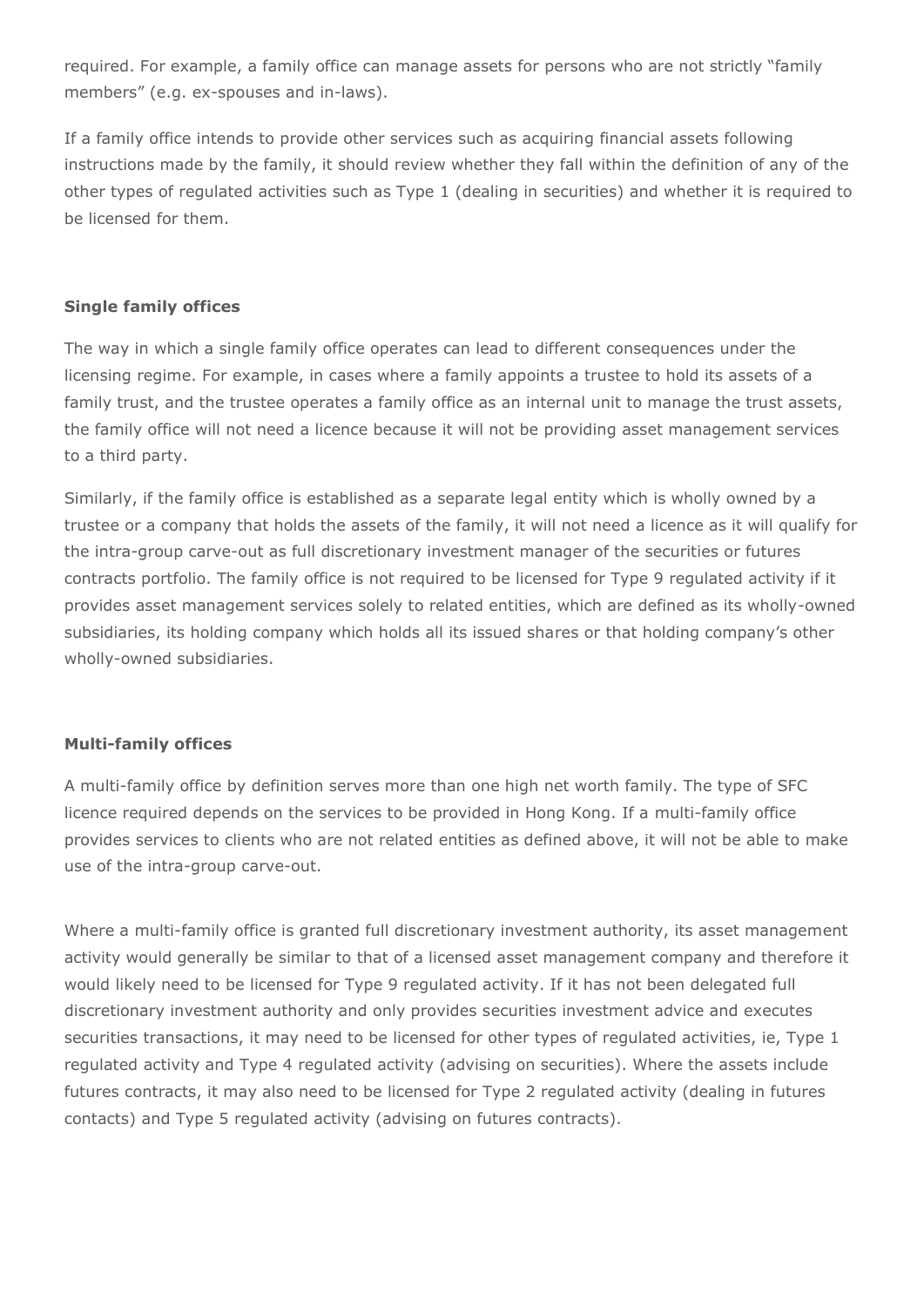If you need any further guidance, please contact [enquiry.familyoffice@sfc.hk](mailto:enquiry.familyoffice@sfc.hk) or any of our consultants.

**[View Circular](https://www.sfc.hk/edistributionWeb/gateway/EN/circular/doc?refNo=20EC1)**

### **Circular to private equity firms seeking to be licensed 7 Jan 2020**

The SFC issued a circular that provides general guidance for private equity (PE) firms seeking to be licensed by the Securities and Futures Commission (SFC) to carry on a business of regulated activities in Hong Kong under Part V of the Securities and Futures Ordinance (SFO).

The SFC's Licensing Handbook published in February 2019 states that a PE firm may be required to be licensed for one or more types of regulated activities depending on the types of business it conducts in Hong Kong. In response to recent queries, the SFC is now providing additional guidance on the following:

- A. Licensing requirements for general partners (GPs)
- B. Discretionary investment authority
- C. Investment committee members
- D. Investments in securities of private companies
- E. Offering co-investment opportunities
- F. Fund marketing activities
- G. Industry experience requirement for responsible officers (ROs)
- A. Licensing requirements for general partners (GPs)

It is common for a PE fund to be constituted in the form of a limited partnership. Under this arrangement, a GP assumes ultimate responsibility for the management and control of the fund. In return, the GP would receive management fees, carried interest or other remuneration. In light of the GP's crucial role in managing the PE fund, it is generally required to be licensed for Type 9 regulated activity (RA9) if it conducts fund management business in Hong Kong, provided that the related fund management activities fall under the definition of "asset management" in the SFO. Individuals who perform asset management activities for the GP in Hong Kong are also required to be licensed as representatives and, where appropriate, be approved as ROs accredited to the GP.

However, GPs themselves would not need to be licensed for RA9 if they have fully delegated all of the asset management functions to another entity which is licensed or registered to carry on such regulated activity.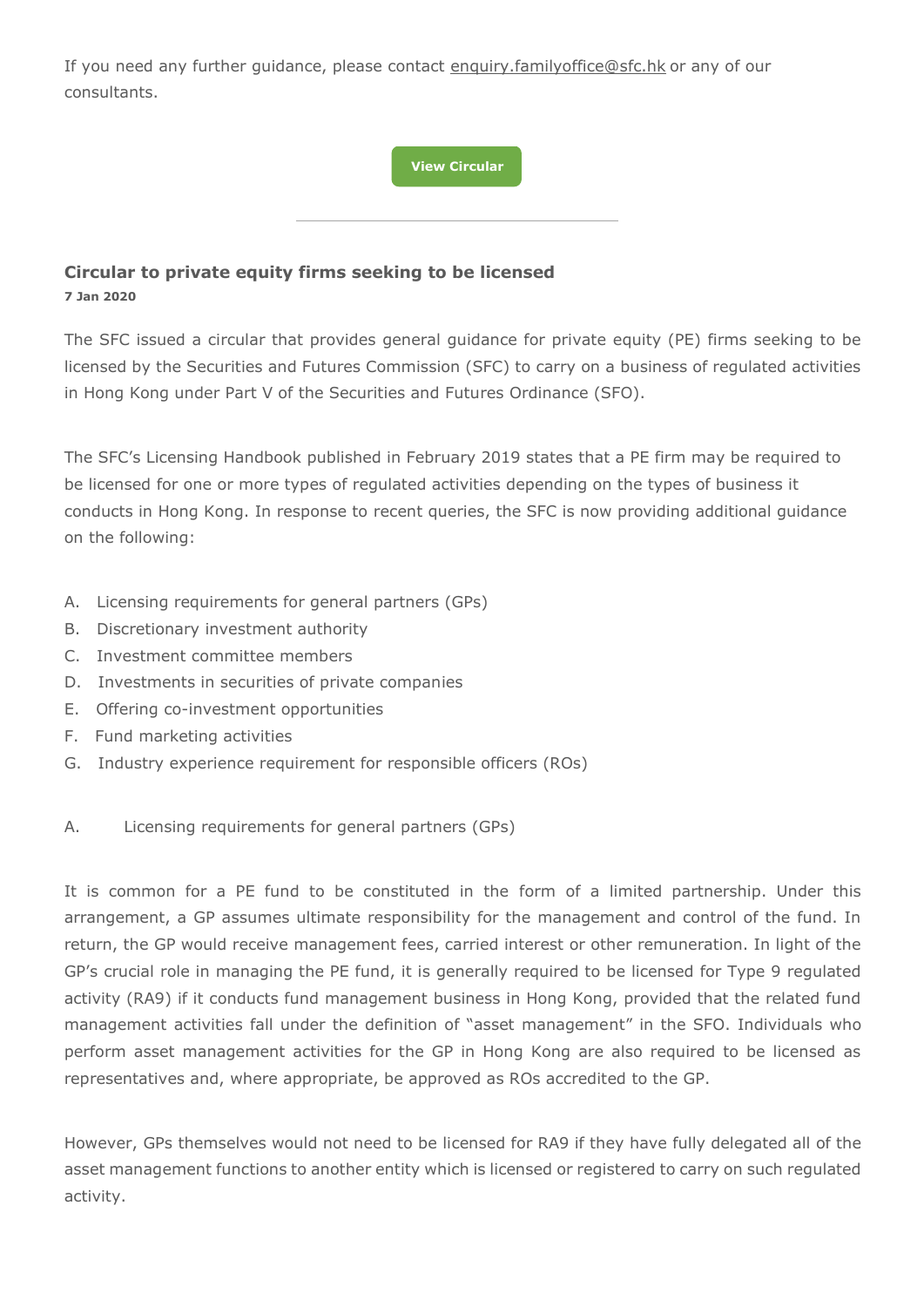Section 114 of the SFO also prohibits any unlicensed person from holding himself out as carrying on a business in a regulated activity. In particular, an unlicensed GP should not represent to any prospective investor that it manages a PE fund in Hong Kong.

#### B. Discretionary investment authority

To differentiate RA9 from the regulated activities of advising on securities or futures contracts, the SFC takes the view that licensed asset managers must be granted full discretionary investment authority in respect of the funds they manage. When considering whether a PE firm has this authority, the SFC will look at the facts of each case, including the proposed investment decision-making process, the roles of the proposed licensed individuals (including the ROs) and their involvement in the process, and whether the delegation of investment authority to the firm is properly documented.

For example, the SFC may regard a PE firm as having discretionary investment authority if it proposes to have an RO with sufficient authority and seniority to make investment decisions throughout the life cycle of each fund.

#### C. Investment committee members

Some PE firms licensed for RA9 have established investment committees in Hong Kong for the funds they manage. Generally speaking, members of an investment committee who, either individually or jointly, play a dominant role in making investment decisions for the funds are required to be licensed as representatives and, where appropriate, be approved as ROs.

Certain investment committee members do not have any voting right or veto power for investment decisions and their primary role is to provide input from a legal, compliance or internal control perspective. These members would generally not need to be licensed.

#### D. Investments in securities of private companies

Under Part 2, Schedule 5 to the SFO, "asset management" refers to, amongst other things, the provision of a service of managing a portfolio of securities or futures contracts for another person. The term "securities" is given a wide definition in Schedule 1 to the SFO. However, amongst other exclusions, the shares or debentures of a company that is a private company within the meaning of section 11 of the Companies Ordinance (Cap. 622) (CO) are carved out from the definition.

Many PE funds set up special purpose vehicles (SPVs), incorporated locally or overseas, for investment holding purposes. In determining whether an investment portfolio of a PE fund comprises securities or futures contracts for the purposes of RA9, the SFC will consider the composition of the entire investment portfolio. If underlying investments held through SPVs fall within the definition of "securities" (even if the SPVs are carved out) or the SPVs themselves fall within the definition of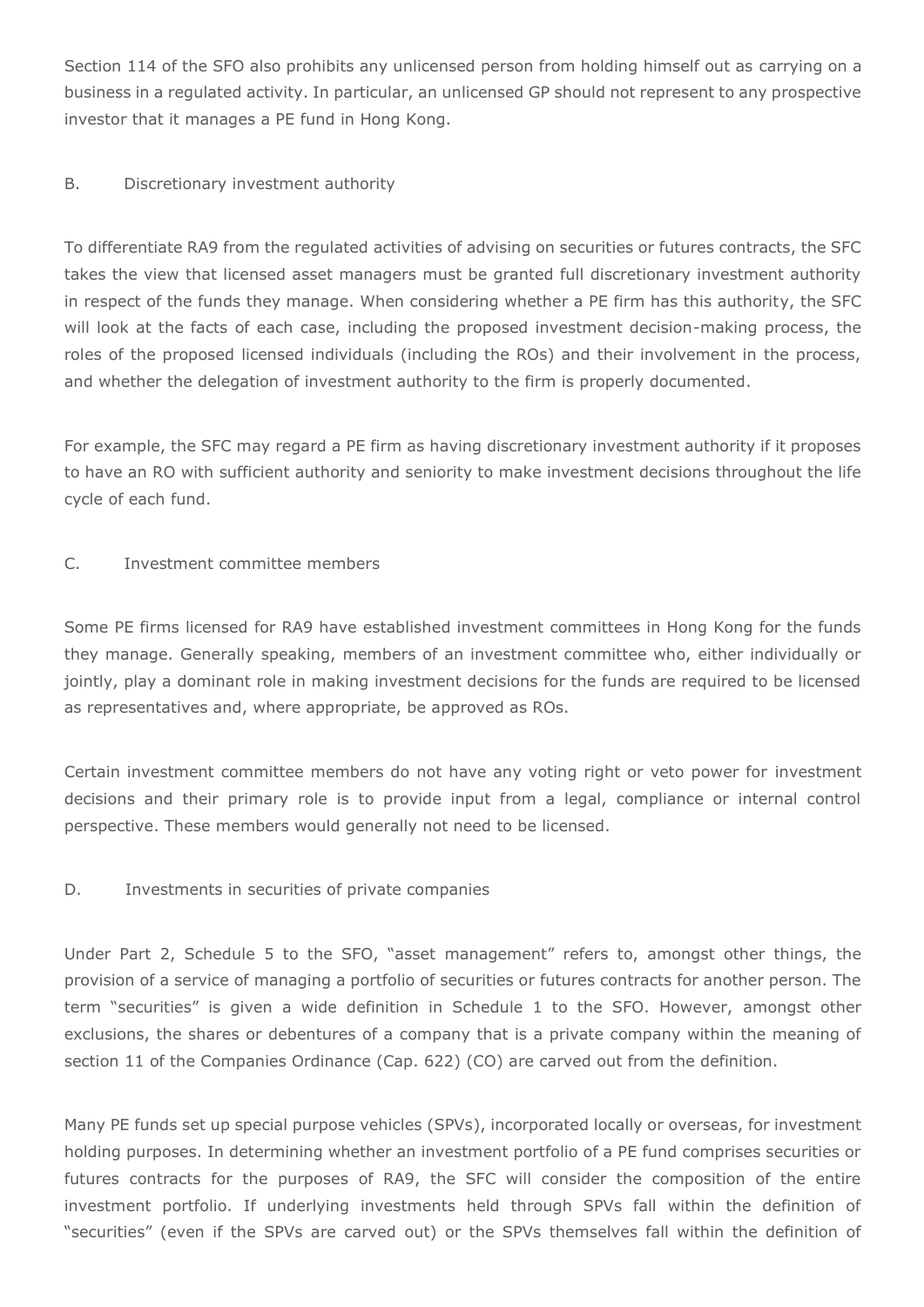"securities", the SFC will regard the management of the portfolio as "asset management" and the PE firm would be required to be licensed for RA9.

#### E. Offering co-investment opportunities

If a PE firm offers investment opportunities to other persons whereby they may enter into securities transactions alongside the PE fund, the firm is generally required to be licensed for Type 1 regulated activity (RA1). This is because the act of offering the co-investment opportunities will likely be regarded as inducing other persons to enter into securities transactions.

Nonetheless, the PE firm may not need to be licensed for RA1 if it is licensed for RA9 to manage the PE fund and its act of offering the co-investment opportunities is conducted solely for the purposes of carrying on RA9. For example, if offering co-investment opportunities forms an integral part of fundraising by the PE fund to secure capital to invest in its underlying projects, the PE firm would not be required to be licensed for RA1.

#### F. Fund marketing activities

As fund marketing activities generally constitute "dealing in securities" as defined in the SFO, a PE firm carrying on a business in such activities would generally be required to be licensed for RA1. However, the licensing exemption discussed in Part E may also apply, where a PE firm which is already licensed for RA9 may market its funds without being additionally licensed for RA1, provided that the related fund marketing activities are conducted by the PE firm solely for the purposes of carrying on RA9.

#### G. Industry experience requirement for responsible officers (ROs)

In assessing whether an RO applicant of a PE firm has the required relevant industry experience to satisfy competence requirements, the SFC adopts a pragmatic approach and recognises a broad range of experience as long as the applicant can demonstrate that it is relevant to his or her proposed duties. For example, the SFC will consider experience in:

- conducting research, valuation and due diligence of companies in related industries;
- providing management consulting and business strategy advice to companies in related industries;
- managing and monitoring a PE fund's underlying investments for the best interests of fund investors; and
- structuring corporate transactions, such as management buyouts and privatisations.

The SFC also accepts PE experience gained in a non-regulated situation. It will take into account experience in an overseas jurisdiction where the related PE activities are not regulated, as well as relevant experience in a PE firm which operates in Hong Kong and is exempted from the licensing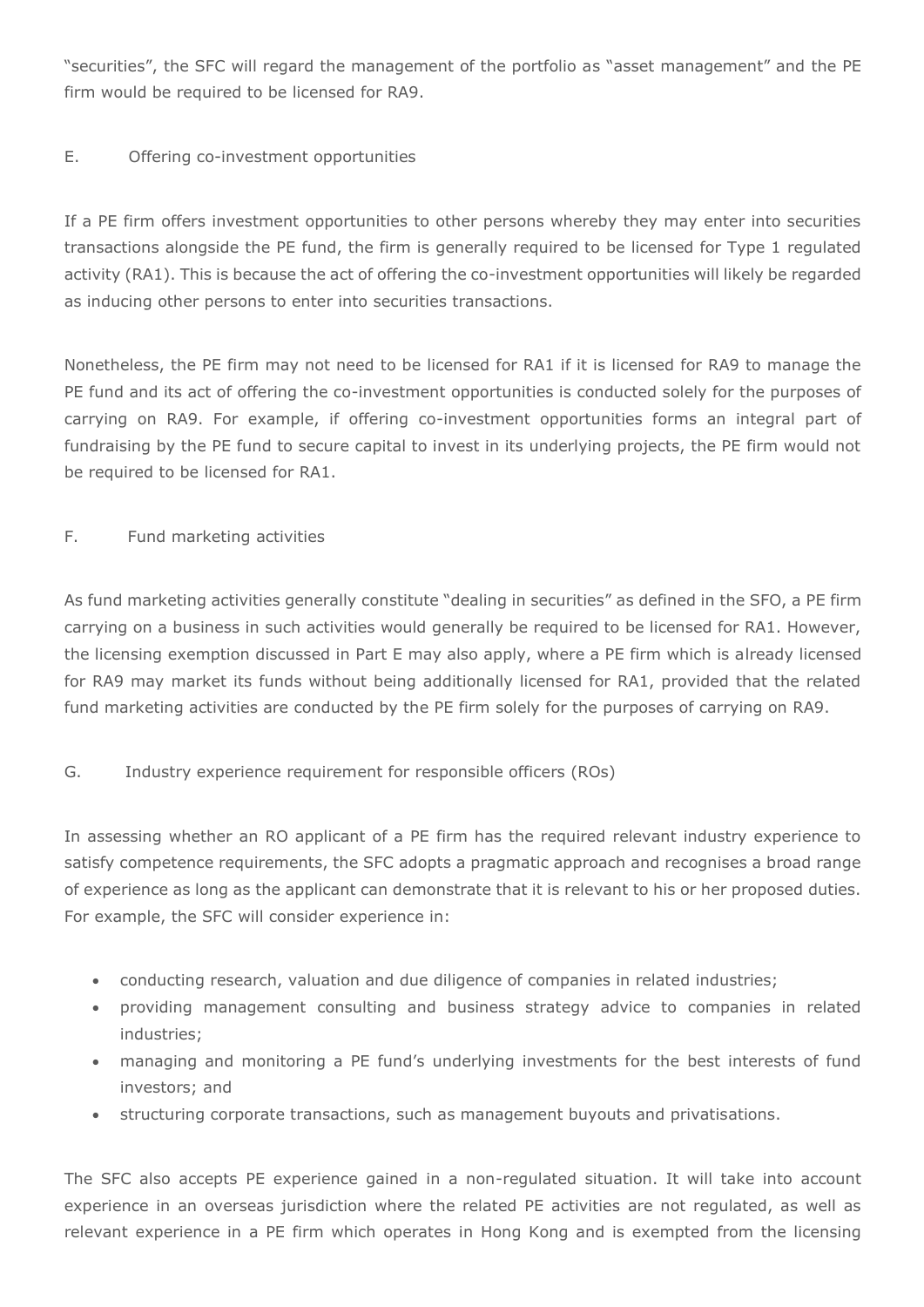requirement. For example, such experience may involve conducting research in Hong Kong solely for use by the PE firm's holding company.

If you need any further guidance, please contact [enquiry.pefirm@sfc.hk](mailto:enquiry.pefirm@sfc.hk) or any of our consultants.



# **ENFORCEMENT NEWS**

#### **SFC lifts suspension of UBS Securities Hong Kong Limited acting as sponsor**

The SFC lifted the suspension of UBS Securities Hong Kong Limited (UBS Securities Hong Kong) to act as a sponsor for listing applications on the Stock Exchange of Hong Kong Limited (SEHK).

The licence, which allows UBS Securities Hong Kong to act as a sponsor, was suspended for one year as part of the SFC's disciplinary action against UBS AG and UBS Securities Hong Kong (collectively, UBS) when they were sanctioned on 14 March 2019 for their failures to discharge their obligations as one of the joint sponsors of three listing applications.

As agreed, UBS has engaged and cooperated with an independent reviewer to review its policies, procedures and practices in relation to the conduct of its sponsorship business (relevant area).

The reviewer conducted a 10-month review of UBS's enhanced governance processes from the acceptance of a sponsorship mandate to the listing of a listing applicant and concluded that UBS's governance and control processes applicable to the relevant area are generally well-designed, and that its assessment took account of a number of key controls, including:

- a framework of processes, reviews, governance and oversight within the first line of defense to support the transaction team's compliance in the relevant area and to enable effective management oversight;
- policies setting out specific responsibilities for dedicated first line of defense control functions of the sponsor business with respect to quality assurance, control monitoring and testing, as well as issue reporting and escalation, to ensure compliance with internal and regulatory requirements and expectations in the execution of listings;
- adequate and appropriate forums for escalation of material issues identified across the entire deal cycle for discussion with management senior to the sponsor principal (including managers-in-charge) on a specific mandate;